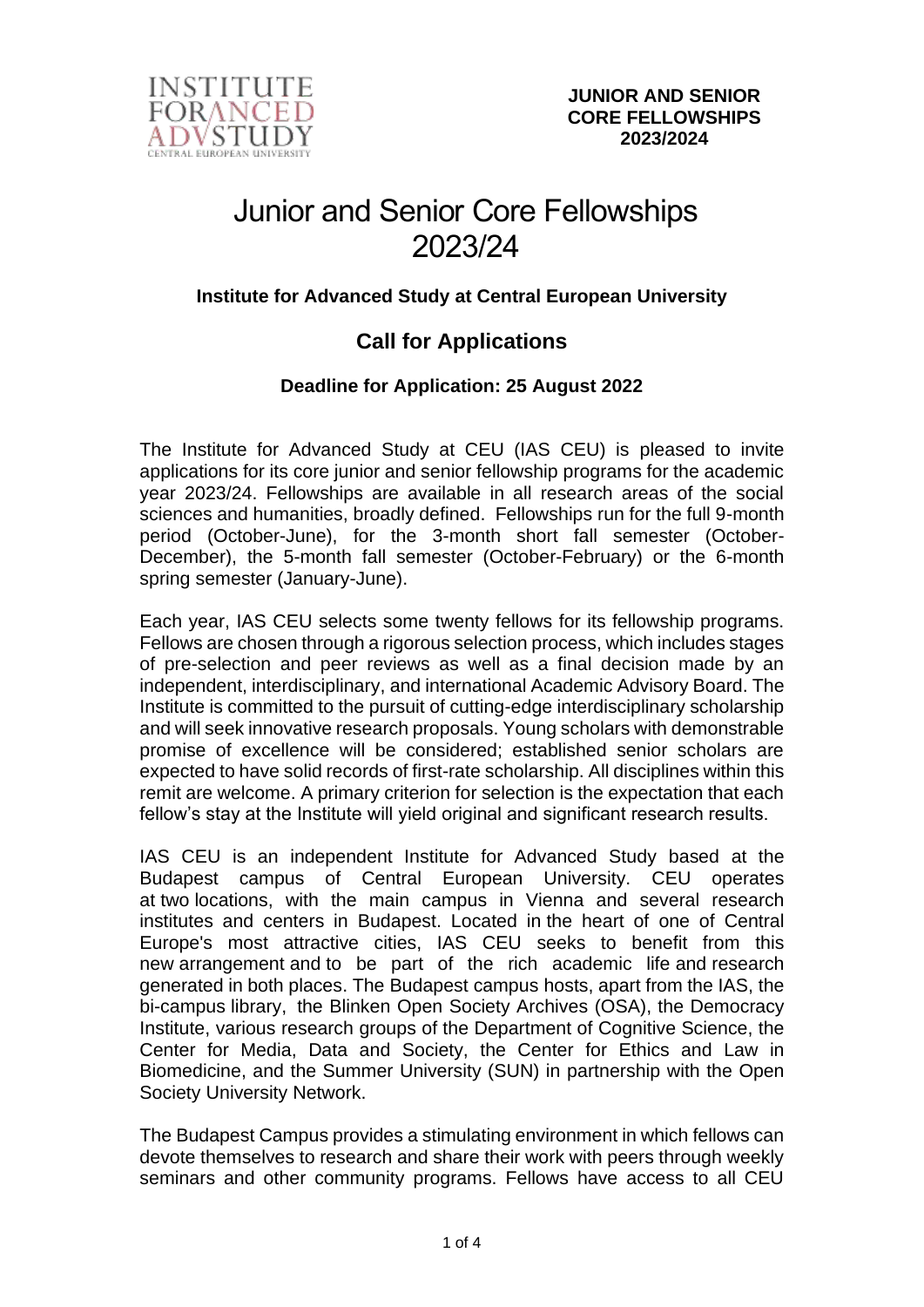

facilities, including seminar and conference space, computer services, and library resources. They benefit from CEU's vibrant international atmosphere, its strong regional ties in Central and Eastern Europe, and its international scholarly networks. CEU facilitates the fellows' engagement with CEU and with Hungarian and Austrian, regional and international scholarly communities by encouraging collaborative projects, organizing joint public lectures and related activities.

Scholars at IAS CEU receive a monthly stipend and accommodation in the Raoul Wallenberg Guesthouse, located in the Castle district and in close proximity to the Campus. Fellows are expected to reside in Budapest during their fellowship year, participate in the intellectual life of the Institute, and pursue their research agenda.

### Eligibility, qualifications, experience

- Applicants must hold a Ph.D. or equivalent in the social sciences or humanities *at the time of their application.*
- Only those with publications in internationally recognized scholarly outlets will be considered.
- Junior fellows must have obtained a Ph.D. degree issued in 2015 or later and must apply for the junior fellowship. Candidates who obtained their Ph.D. before 2015 are considered "senior" and must apply for the senior fellowship.
- Full time CEU employees and students are not eligible to apply for 5 years after the end of their studies/contract (degrees must have been received and contracts must have ended by December 31, 2017 or earlier).
- Part-time/temporary employees of CEU are not eligible for 1 year after their contract ends (their contract must have ended by December 31, 2021 or earlier).
- Former fellows of IAS CEU are not eligible to apply again for a period of 7 years. Applications at an earlier stage may be considered only in exceptional cases.
- Reapplication is possible only 3 times within a period of 5 years.
- Applicants are expected to be able to communicate fluently in English as this is the working language of the Institute and CEU.

### Terms and conditions

Senior fellows receive a net monthly stipend of 2,600 Euros and junior fellows receive a net monthly stipend of 1,500 Euros to help support their stay in Budapest. In addition, all fellows and their families receive housing at the Raoul Wallenberg Guesthouse [\(http://ias.ceu.edu/raoul-wallenberg-guesthouse-0\)](http://ias.ceu.edu/raoul-wallenberg-guesthouse-0).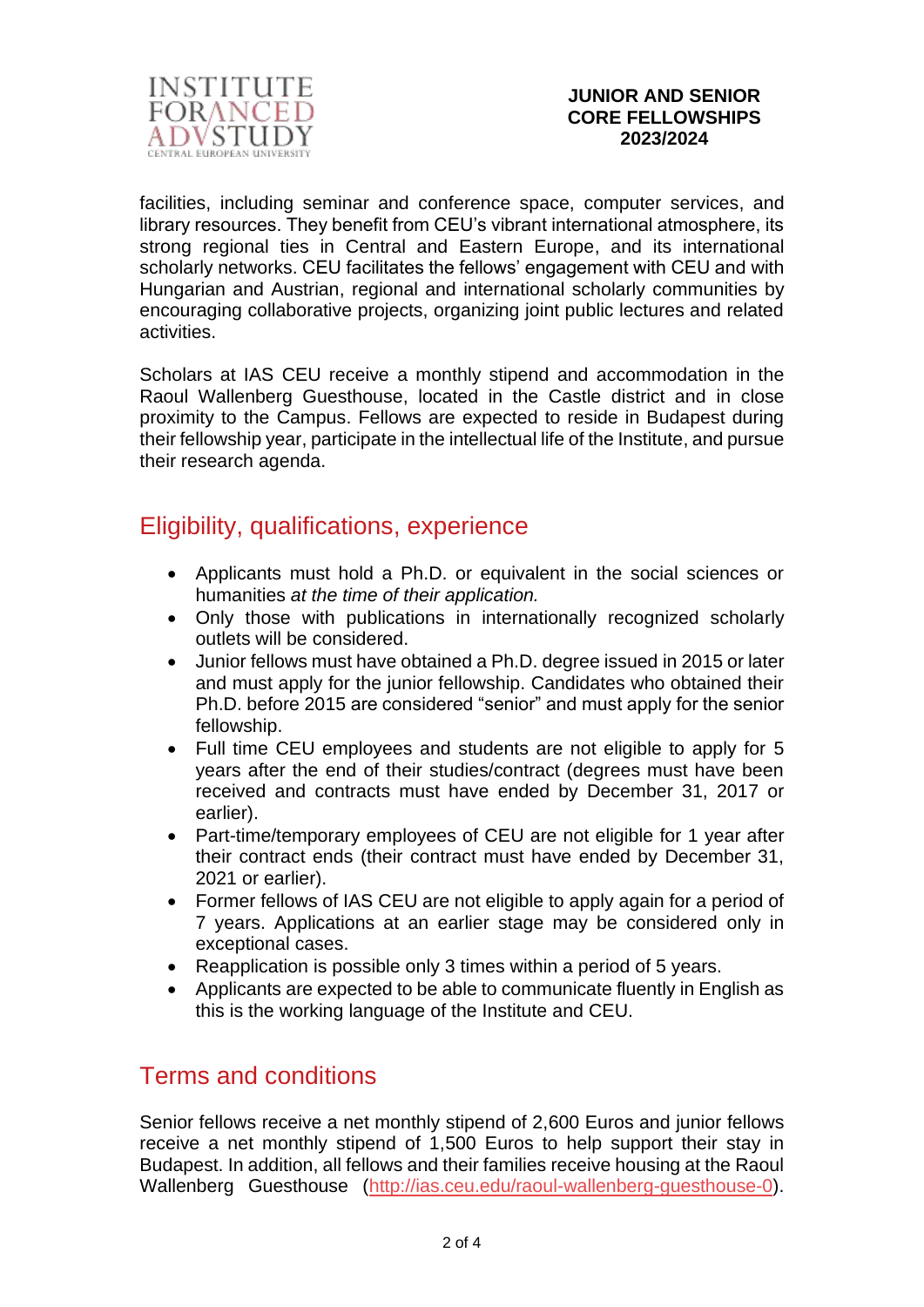

Utilities at the Guesthouse will be charged to the Fellows. Fellows are also responsible for their own travel and health care provisions.

## How to apply:

The deadline for application is **25 August, 2022.**

All applications must be submitted through our online application system. This year's application form will be open starting from 20 April, 2021.

**Step 1:** Prepare your **application package**: create **a single pdf file** no larger than 12 MBs containing all your application documents. The name of the pdf file should contain your name and the type of fellowship you are applying to. Example:

Doe, Jane Junior Core Application.pdf or Doe, John Botstiber Application.pdf.

Your **application package** should contain the following documents. Only applications using the requested format and word counts will be considered for review:

- 1. A letter of intent (max 1,500 words)
- 2. The abstract of your research project (max. 150 words)
- 3. A description of your research project (min. 1,000 max. 2,500 words; the reference list is not included in the word count)
- 4. A CV (max. 5 pages)
- 5. A list of your most important publications, including up to **5** items for junior applicants and up to **15** items for senior applicants.
- 6. References: for junior applicants ONLY: the name and email address of two referees (for potential reference).

**Step 2:** Go to the **Application Form** for the Academic Year 2023/24 at the IAS CEU website at

[https://sits.ceu.edu/urd/sits.urd/run/siw\\_sso.go?IAS-](https://sits.ceu.edu/urd/sits.urd/run/siw_sso.go?IAS-FELLOW_APPLICATION-cX8fQOej1ug5mNF2FmqCG8QP56l)[FELLOW\\_APPLICATION-cX8fQOej1ug5mNF2FmqCG8QP56l](https://sits.ceu.edu/urd/sits.urd/run/siw_sso.go?IAS-FELLOW_APPLICATION-cX8fQOej1ug5mNF2FmqCG8QP56l) and fill in all your data as required.

**Step 3**: As a final step, **upload** your application package (pdf file), and **submit** your application.

**Please note that you cannot save your work and continue filling in the form at a later time, so you are asked to submit your application when you have all information and materials ready! Incomplete forms, or applications submitted in any other way than what is described in this Call will not be considered.**